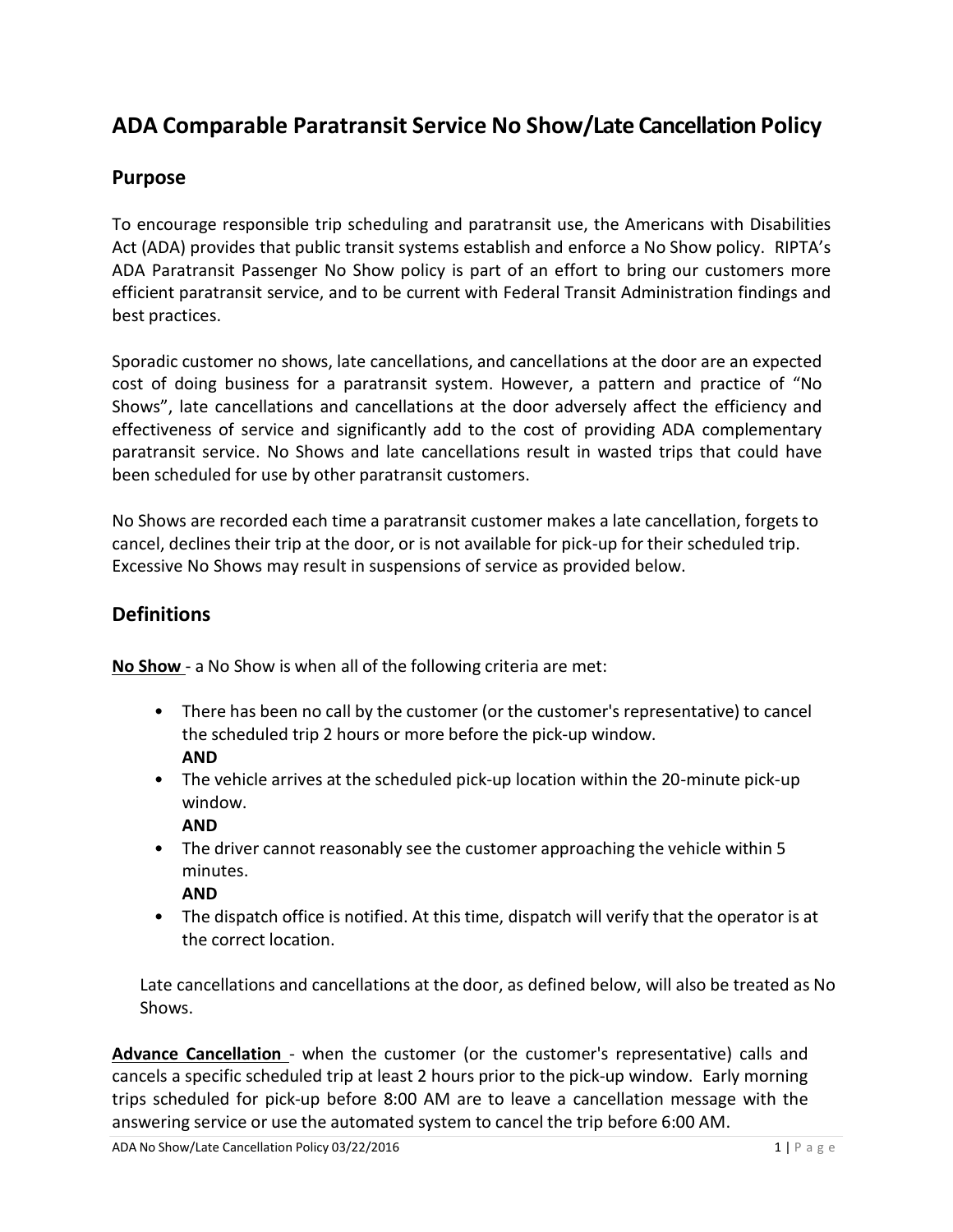**Late Cancellation** - the customer (or the customer's representative) does not call to cancel a specific scheduled trip at least 2 hours prior to the pick-up window (other than early morning trips as identified above). Late cancellations will be treated as No Shows.

**Cancellation at Door** - when the vehicle arrives at the location designated for a specific scheduled trip within the 20-minute pick-up window and the customer (or the customer's representative) notifies the driver at that time that they no longer need the scheduled trip. These are considered No Shows.

#### **Notes on Cancellation:**

- The driver is not responsible for cancelling any other trips booked for that day.
- The customer (or the customer's representative) must call RIde to cancel other trips.
- RIPTA schedules pick-up and return trips separately, and assumes that all scheduled return trips are needed unless notice is given by the customer or their representative. If a pick-up trip is a No Show, RIPTA will not automatically cancel the return trip. A No Show on the return trip will count as a second No Show for the day.

### **No Shows Beyond Passenger's Control**

Trips cancelled for reasons that are beyond the customer's control will not be considered No Shows. This includes missed trips resulting due to sudden illness, family or personal emergency, transit connection delay, appointment delay, extreme weather conditions, operator error, paratransit lateness, or other unforeseen reasons for which it is not possible to call the Ride Program to cancel in time or to take the trip as scheduled.

Although No Shows will not be issued for reasons beyond the customer's control, the customer should always make every effort to cancel scheduled trips in a timely manner. It is the customer's responsibility to provide the reasoning for not canceling a trip. Contact should be made with the RIde Program as soon as reasonably possible so that No Shows occurring beyond a customer's control can be excused. Lack of any contact will result in a No Show record remaining intact and may lead to warnings/service suspensions detailed below.

### **No Show Notifications**

Customers will be notified of No Shows in writing, and will receive a warning after five No Shows. Customers will receive a No Show notice postcard in the mail. Customers may also be contacted by email, phone or interactive voice response (IVR). Communications will list the total number of No Shows and the percent of No Shows in reference to the total number of trips booked in the period. Specific dates, times and locations of each No Show in the period will be provided in writing upon customer request.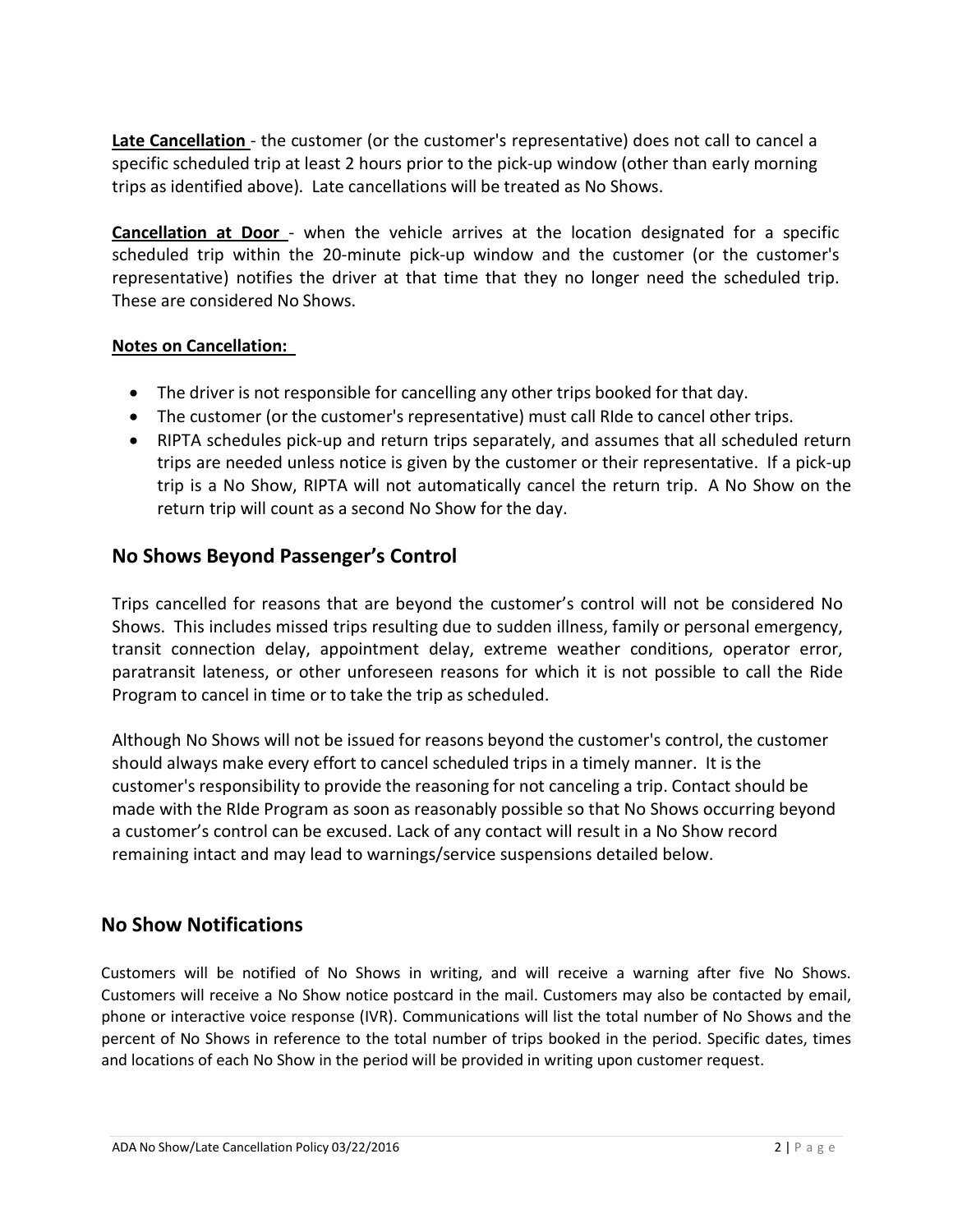# **Pattern and Practice of No Shows**

Customers may be suspended from paratransit service when they show a "pattern and practice" of No Shows, which occurs when:

- a. A customer has five or more No Shows in a rolling 30-day period; **AND**
- b. The number of No Shows represents more than 15% of the trips booked by the customer in a rolling 30-day period.

The following are examples of what would and would not constitute a pattern and practice of No Shows:

Example 1: A customer books 20 trips in a 30-day period and misses five trips. This customer has a pattern and practice of No Shows because (a) the customer had five No Shows, and (b) those No Shows represent 25% of the total trips booked;

Example 2: A customer books 10 trips in a 30-day period and misses four trips. This customer will not have a pattern and practice of No Shows because the customer did not have five or more No Shows in the 30-day period. (Note that because there were not at least five No Shows, the fact that the customer missed 40% is irrelevant for purposes of determining whether there has been a pattern and practice of No Shows.)

A customer who shows a pattern and practice of No Shows may be subject to a suspension of service, as shown in the table below.

| <b>Consequences for Pattern and Practice of No Shows</b> |                                                    |                                                                                                             |
|----------------------------------------------------------|----------------------------------------------------|-------------------------------------------------------------------------------------------------------------|
| <b>1st Violation</b>                                     | Letter of warning and/or phone contact             | Alternate fine                                                                                              |
| 2nd Violation                                            | 2 Day Suspension                                   | ADA average trip cost                                                                                       |
| 3rd Violation                                            | 5 Day Suspension                                   | multiplied by number<br>of days suspended.<br>Loss of subscription<br>service at 4 <sup>th</sup> violation. |
| 4th Violation                                            | 10 Day Suspension and Loss of Subscription Service |                                                                                                             |
| $5^{th}$ + Violation                                     | 30 Day Suspension and Loss of Subscription Service |                                                                                                             |
| Violation history covers a 12-month floating period.     |                                                    |                                                                                                             |

If a customer has a pattern and practice of No Shows as provided above, they will receive a suspension letter or email, proposing to suspend service within two weeks and outlining the appeals process. Suspension of service privileges will be postponed pending completion of the appeals process.

Loss of subscription service takes effect with four violations in a floating 12-month period, and will not be removed until the customer has three consecutive months without any No Shows or late cancellations. An alternate fine may be paid in lieu of a suspension, which will equal the